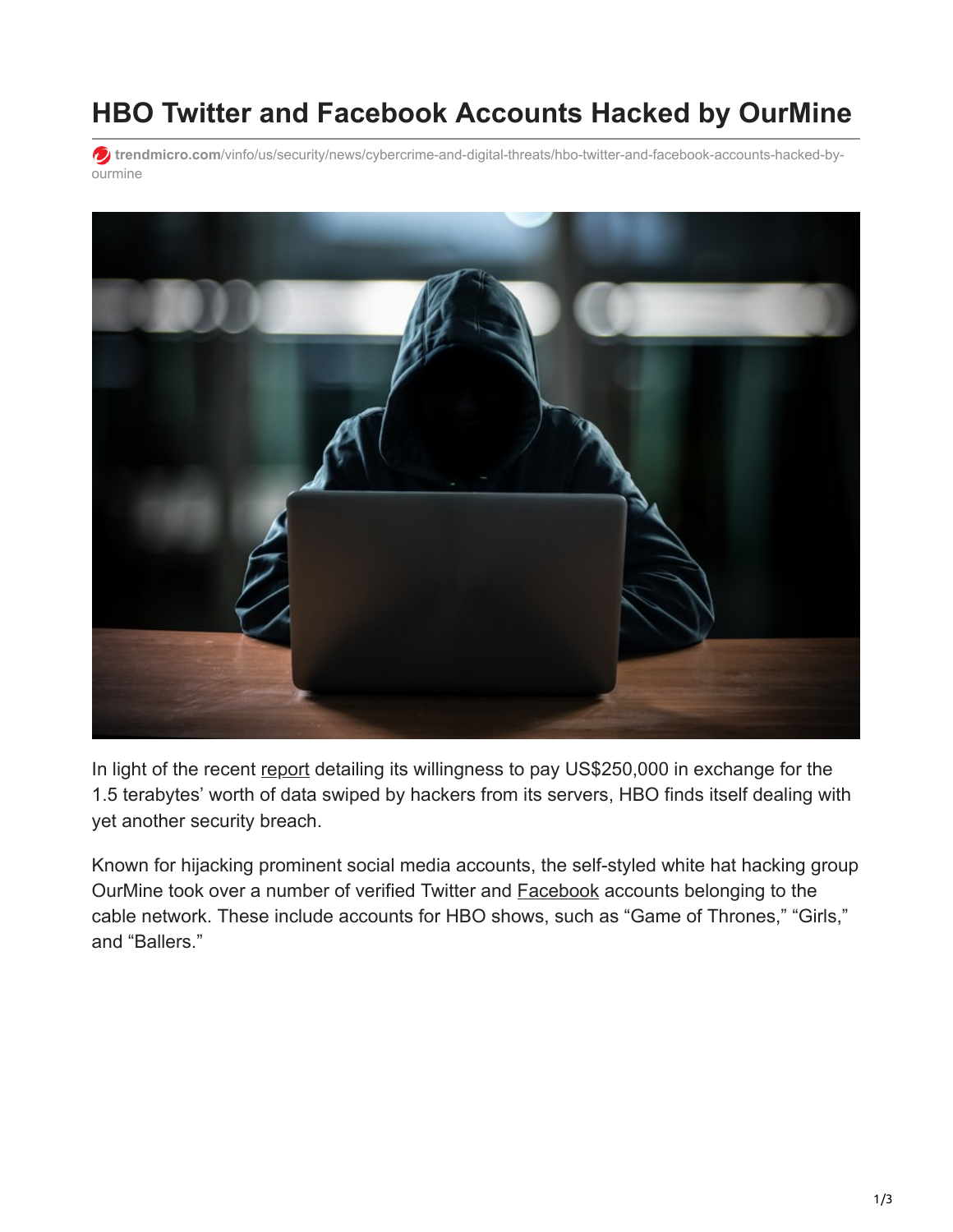

*Figure 1. Screenshots of the hacked HBO Twitter accounts*

The hackers posted the same message across all of the accounts, which read, "Hi, Our Mine" are here, we are just testing your security ,HBO team please contact us to upgrade the security - ourmine .org -> Contact" (sic). They also tweeted, "let's make #HBOHacked trending!"

The posts were deleted several minutes later.

This is not the first time that OurMine has claimed responsibility for hacking high-profile social networking accounts. Last year, the group victimized [Marvel](https://www.cnet.com/news/marvel-and-several-avengers-just-got-hacked-on-twitter/), The [New York Times,](https://www.scmagazine.com/russia-to-attack-says-hacked-ny-times-twitter-account/article/633242/) and even the heads of some of the biggest technology companies in the world. Mark Zuckerberg, Jack Dorsey, Sundar Pichai, and Daniel Ek — the CEOs of Facebook, Twitter, Google and Spotify, respectively — have also fallen victim to the hackers, dispelling the notion that a career in software and technology exempts one from being compromised.

## **Mitigation**

Using complex and unique passwords for social networking accounts is not enough to make you completely safe on the internet. You must consider adding another layer of security such as [two-factor authentication \(2FA\)](http://blog.trendmicro.com/trendlabs-security-intelligence/two-factor-authentication-and-sms-messages-dont-let-the-perfect-be-the-enemy-of-the-good), which is a login method that requires two separate types of identification.

A combination of a memorized password and a unique code that comes in through SMS or a smartphone app gives more security than just having single-factor authentication in place. Better yet, fingerprint scanning can be used on supported devices for even more security.

If you're a Twitter or Facebook user, you need only change your security settings to start using 2FA with your phone number. After setting up 2FA, you will be prompted to enter your password and the unique code sent to your phone number each time you log in.

You can also easily [set up 2FA](https://www.trendmicro.com/vinfo/us/security/news/online-privacy/how-to-set-up-2fa-layered-security-for-online-accounts) for other popular websites and online services.

HIDE